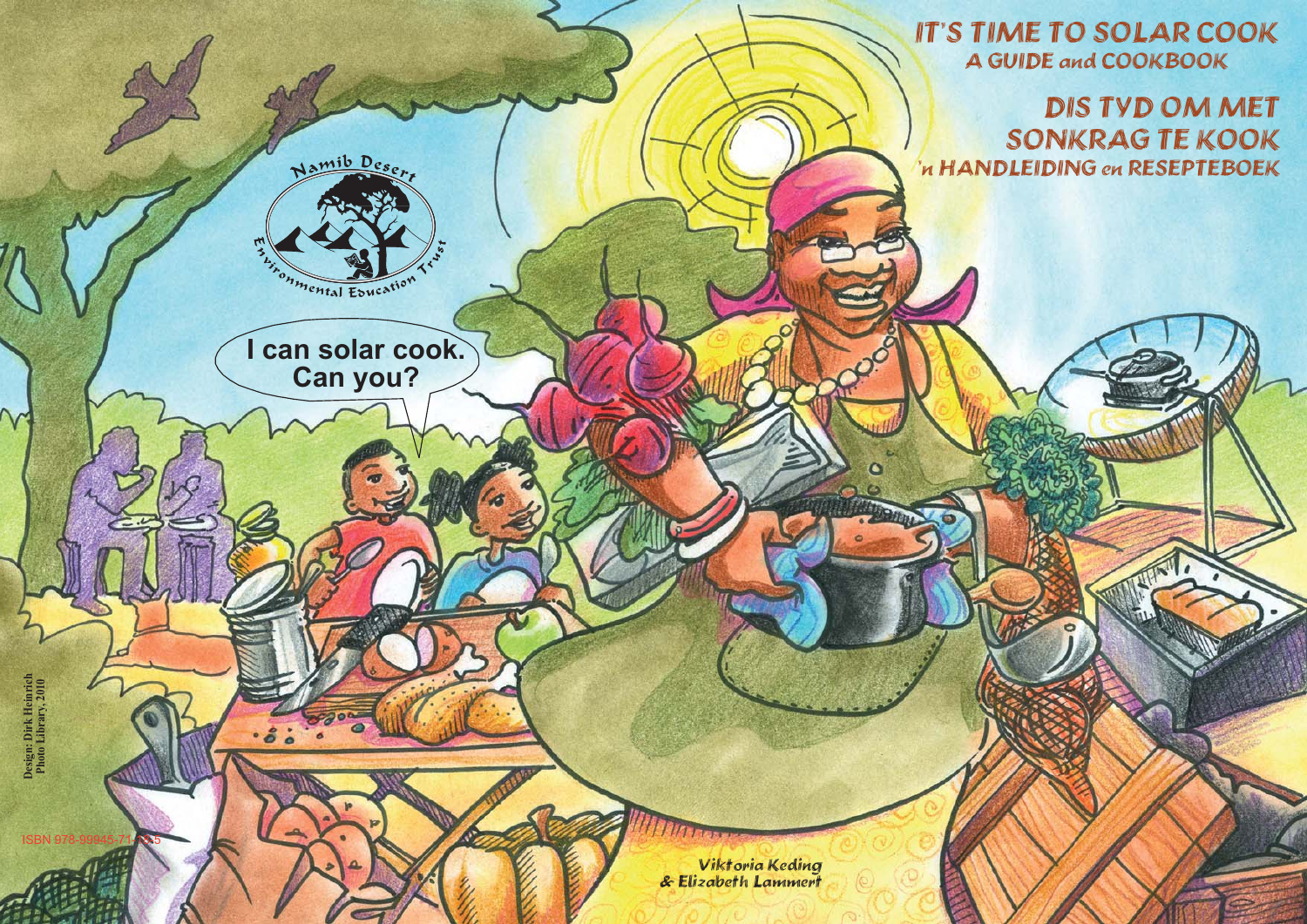The Namib Desert Environmental Education Trust (NaDEET) is a non-profit, non-governmental organisation whose mission is to protect the natural environment of Namibia by educating its citizens to practice a sustainable lifestyle.

NaDEET Centre offers week-long programmes for school, youth, educator and adult groups in the Namib Desert. The programme aims to engage participants in sustainable living through first-hand learning and living experiences. Activities include solar cooking, water monitoring and saving techniques and exploration of the Namib's biodiversity and dune landscape. NaDEET strongly believes in the urgent need for all people to take action for the environment.





For more information contact/*Vir meer inligting kontak*: Namib Desert Environmental Education Trust (NaDEET) P.O. Box 31017 Pioniers Park, Windhoek, Namibia Physical address: NamibRand Nature Reserve, Hardap Region

Tel:  $+264-63-693012 \sim$  Fax:  $+264-63-693013$ 

 $\text{admin}(\widehat{a})$  nadeet.org ~ www.nadeet.org

NaDEET (Namib Desert Environmental Education Trust) is 'n nie-winsgewende, nieregeringsorganisasie met die visie om die natuurlike omgewing van Namibië te bewaar deur die inwoners te help om 'n volhoubare leefwyse aan te leer.

NaDEET se sentrum bied weeklange programme in die Namibwoestyn aan vir skoliere, die jeug, opvoeders en volwasse groepe. Die doel van die program is om 'n volhoubare leefwyse by die deelnemers te kweek deur middel van eerstehandse leer- en leefervarings. Die aktiwiteite behels kosmaak met sonkrag, watermonitering en -spaartegnieke en die ontdekking van die Namib se biodiversiteit en duinelandskap. NaDEET glo ten sterkste dat alle mense dringend 'n standpunt moet inneem vir die bewaring van die omgewing.



**Illustrations: Michelle Gaugler** Vertaling in Afrikaans: Petronella F. Genis

# **INDEX & INTRODUCTION**

Welcome to solar cooking! While many of Namibia's natural resources. especially firewood, are becoming scarce, we have ample amounts of energy from the sun. This energy is free and clean thereby guarding human and environmental health. There are a variety of cooker designs available throughout the world that use solar energy directly to cook food. The parabolic solar cooker and the box solar oven are the two most commonly used types in Namibia. This quide explains how these devices work, how to cook with and maintain them and where they can be purchased. It also provides many delicious Namibian solar cooking recipes that are regularly prepared and enjoyed at NaDEET Centre. Lastly, a quick reference quide gives tips for successful solar cooking.



# **INDEKS & INI FIDING**

| Bladsy 5. |
|-----------|
|           |
|           |
|           |
|           |
|           |
|           |
|           |
|           |
|           |



Welkom by sonkragkookkuns! Terwyl baie van Namibië se natuurlike hulpbronne, veral vuurmaakhout, skaars raak, het ons oorgenoeg sonkrag. Die energie wat ons uit die son put is boonop gratis en skoon en is daarom voordelig vir die gesondheid van die mens sowel as die omgewing. Daar is regoor die wêreld verskeie ontwerpe van sonkooktoestelle beskikbaar wat sonkrag direk gebruik om kos gaar te maak. In Namibië word hoofsaaklik die paraboliese sonstoof en die kastipe sonoond gebruik. Hierdie handleiding verduidelik hoe hierdie toestelle werk, hoe om dit te onderhou en daarmee te kook en waar om dit te koop. En 'n hele rits resepte wat gereeld by NaDEET gebruik en geniet word, is ook ingesluit. Ten slotte is daar die blitsgids wat wenke gee oor hoe om suksesvol met sonkrag te kook.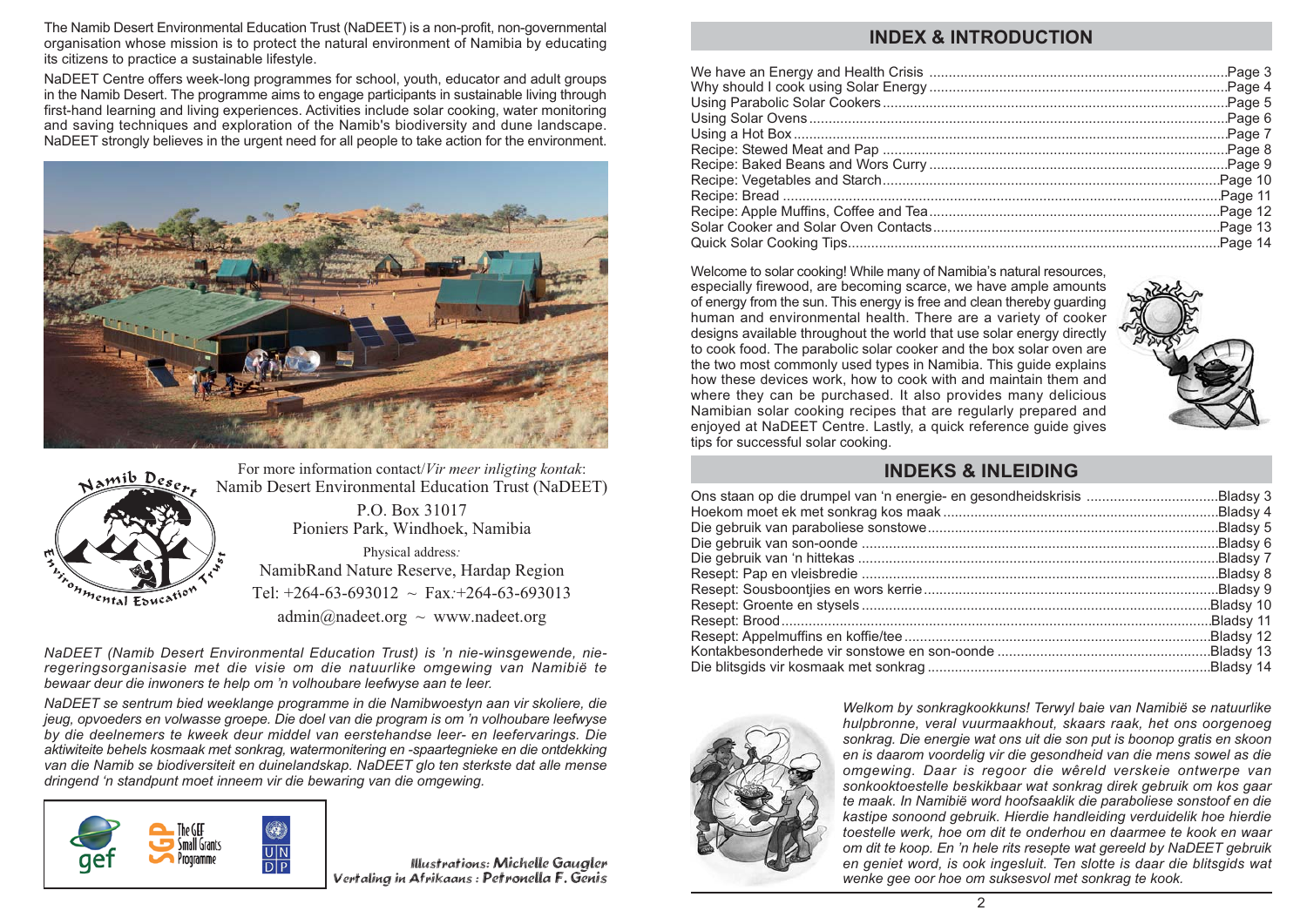# WE HAVE AN ENERGY AND HEALTH CRISIS

We all need energy to cook our food. In Namibia, many people use firewood, gas and electricity as their cooking energy sources. We have used these methods for a very long time, so you may wonder: why do we now have an environmental and health crisis?

Electricity generated from fossil fuels, such as gas and coal, is not sustainable. Firewood is renewable because new trees can be planted, but it is scarce in Namibia and over-utilised. These energy sources are becoming more difficult to obtain and they are also causing other problems for the environment and human health.

#### Here is what is happening now:

- Smoky houses from cooking on fires lead to respiratory problems, eye problems, infant mortality and injury among small children.
- Women and children suffer due to carrying firewood over very long distances.
- Children, primarily girls, spend more time collecting firewood than studvina.
- Households may spend a large portion of their income buying \$ fuel sources that are expensive and constantly increasing in cost.
- ▲ Deforestation caused by the rapid removal of trees is leading to desertification, biodiversity loss and a reduction in carbon dioxide  $(CO<sub>2</sub>)$  absorption.
- Burning of fossil fuels and wood is releasing large amounts of  $\circ$ carbon dioxide  $(CO_2)$  into the atmosphere, causing global warming and climate change.

# ONS STAAN OP DIE DRUMPEL VAN 'N **ENERGIE- EN GESONDHEIDSKRISIS**



Ons het almal een of ander energiebron nodig om mee kos te maak. In Namibië kook die meeste mense met vuurmaakhout, gas en elektrisiteit. Ons maak nou al baie lank van hierdie metodes gebruik. So, mens sou kon wonder waarom ons juis nou 'n omgewings- en gesondheidskrisis

Elektrisiteit geproduseer van nie-hernubare fossiel-brandstowwe, soos gas en steenkool, is nie volhoubaar nie. Vuurmaakhout word normaalweg aangevul deur die aanplanting van nuwe bome, maar bome is baie

skaars in Namibië en word gevolglik oorbenut. Hierdie energiebronne raak al hoe moeiliker bekombaar en dit dra ook by tot ander gesondheids- en omgewingsprobleme.

#### Wat gebeur tans:

- Die groot hoeveelheid rook in kombuise veroorsaak asemhalingsprobleme, oogprobleme, sterftes onder babas en ook dat klein kindertijes beserings opdoen.
- #744443 Vroue en kinders kry swaar as hulle ver moet stap met die vuurmaakhout.
- Ell Kinders, veral meisies, spandeer meer tyd aan die bymekaarmaak van vuurmaakhout as aan hul skoolwerk
- \$ Baie huishoudings spandeer 'n groot deel van hulle inkomste aan energiebronne wat baie duur is en aanhoudend nog duurder word.
- ▲ Die hoë tempo van ontbossing lei tot verwoestyning en 'n afname in biodiversiteit en die absorbsie van koolstofdioksied (CO<sub>2</sub>).
- ⊕ Die verbranding van fossielbrandstof en hout veroorsaak die vrystelling van groot hoeveelhede koolstofdioksied (CO<sub>2</sub>) in die atmosfeer, wat weer lei tot aardverwarming en klimaatsveranderinge.

# **WHY SHOULD I COOK USING SOLAR ENERGY?**

Namibia has sunny, clear skies almost all year round. We receive between 5-6 kilowatt hours/ $m^2$ /day of solar energy, which is among the highest in the world. Solar cooking combats deforestation and climate change and improves people's lives.

#### Benefits for you and your family:

- Fasier cooking.
- Reduced household energy costs because sunlight is free.
- No smoky air from open fires.
- \* Women and children do not need to walk far distances to collect firewood.
- Improved health for women and children
- Improved education, primarily for girls.
- Easier cleaning of solar cooking pots, which also saves water.
- Improved nutrition since 'slow solar cooked' food retains more of its nutrients

#### **Benefits to the environment:**

- ← Reduced CO<sub>2</sub> emissions
- ® Reduced fossil fuel consumption
- ◆ Preservation of trees and forested habitats
- ncreased biodiversity



All of these factors help to combat climate change and deforestation.

# **HOFKOM MOFT FK MFT SONKRAG KOSMAAK?**

Namibië het byna regdeur die jaar 'n warm sonnige klimaat. Ons ontvang daagliks sowat 5-6 kilowatt uur sonkraa/m<sup>2</sup>, van die hoogste in die wêreld. Deur met sonkrag kos te maak word ontbossing en klimaatsveranderinge bekamp en mense se lewens verbeter.

#### Voordele vir jou en jou familie:

- Dit vergemaklik kosmaak.
- Dit verlaag huishoudelike onkostes wat aan energiebronne bestee word aangesien sonkrag aratis is.
- Daar is geen rook afkomstig van oop vure nie.
- Vroue en kinders hoef nie ver te loop om vuurmaakhout bymekaar te maak nie.
- Vroue en kinders se gesondheid verbeter.
- Dit verbeter kinders, veral meisies, se opvoeding.
- Sonkragpotte maak maklik skoon en spaar ook water.
- Dit verhoog ook voedingswaarde, aangesien kos wat stadig met sonkrag gaargemaak word minder voedingstowwe verloor.

#### Voordele vir die omaewina:

- $\bullet$  Verlaagde vrystelling van CO<sub>2</sub>
- Verlaagde verbruik van fossielbrandstowwe ◈
- Die bewaring van plantegroei en beboste gebiede
- Verhoogde biodiversiteit ۵



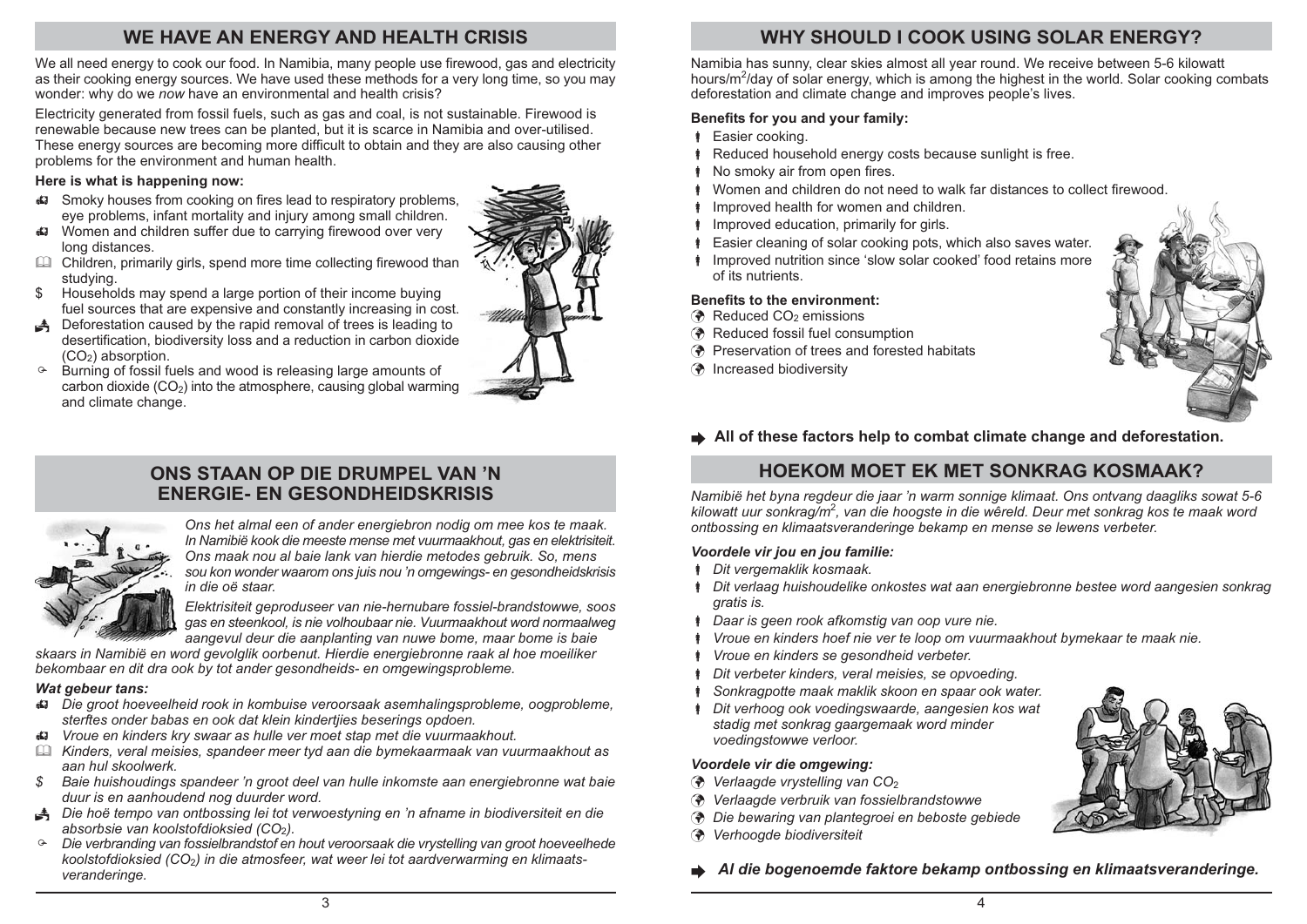# **USING PARABOLIC SOLAR COOKERS**

The parabolic solar cooker is a device that bundles solar energy to cook food. Sunlight is reflected by a dish of curved mirrors (similar to a satellite dish) to one concentrated point in the centre of the dish. Through conduction, the metal pot or kettle then spreads this heat throughout the container.

#### How to Cook on a Parabolic Solar Cooker

- 1) Plan meals ahead. Solar cooking works best between late morning and early afternoon.
- 2) Set up the solar cooker to face the sun. Adjust the dish up or down so that the shadow of the sun is directly over the indicator pin located on the side of the cooker.
- 3) Place your black pot, frying pan or kettle on the centre rack. It must be a black container otherwise it will reflect the sun's energy away and not cook your food.
- 4) When stirring the food in the pot, stand to one side of the solar cooker and not in front of it. This protects your eyes and does not block the sunlight.
- 5) To remove the pot, turn the dish vertically and away from the sun. This gives easy access to the pot. Make sure to use pot holders as the pot is hot.
- 6) Serve food immediately or place in a hot box.

## How to maintain a Parabolic Solar Cooker

Clean the reflective mirrors with a soft cloth and warm, soapy water if dirty. Make sure not to scratch the mirrors as it will reduce their effectiveness. To store the solar cooker, turn the dish away from the sun. It is recommended that you place it upright against the side of a building and secure it from wind. If properly cared for the parabolic solar cooker can last up to 20 years.



Warning: Do not look directly into the solar cooker as the light can be reflected into your eyes and cause damage.

# DIE GEBRUIK VAN PARABOLIESE SONSTOWE

Die paraboliese sonstoof is 'n toestel wat sonenergie op een punt konsentreer sodat dit gebruik kan word om kos mee gaar te maak. 'n Skottel, wat bestaan uit 'n klomp geboë spieëltijes. weerkaats die sonlig tot by 'n fokuspunt in die middel van die skottel (soortgelyk aan 'n satellietskottel). Die hitte word dan deur middel van geleiding deur die hele ysterpot of ketel versprei.

## Hoe om met 'n paraboliese sonstoof kos te maak

- 1) Beplan etes vooruit. Die sonstoof werk die heel beste tussen laatoggend en vroegmiddag.
- 2) Stel die sonstoof so op dat dit wys in die rigting van die son. Stel die skottel hoër of laer
- sodat die skadu van die son loodreg val oor die aansitter aan die sykant van die stoof. 3) Plaas jou swartpot, pan of ketel op die middelste rak.
- 
- 4) Roer die kos, deur aan die sykant van die sonstoof te staan sodat die sonlig nie in jou oë skyn nie en jou skaduwee nie die sonlig keer nie.
- 5) Verwyder die pot, deur die skottel vertikaal te draai weg van die son af sodat die pot maklik bereik kan word. Gebruik oondhandskoene vir beskerming teen die warm pot.
- 6) Bedien die kos dadelik of bêre dit in 'n hittekas.



## Hoe om 'n paraboliese sonstoof in stand te hou

Vee die weerkaatsende spieëls skoon met 'n sagte lap en warm seepwater. Maak seker dat die spieëls nie krap nie, aangesien dit die werking daarvan kan verswak. Wanneer die sonstoof gebêre word, moet die skottel weggedraai word van die son af. Bêre die skottel verkieslik regop teen die kant van 'n gebou. waar die wind dit nie sal kan omwaai nie. Wanneer mens sorgvuldig werk met die paraboliese sonstoof, kan dit tot 20 jaar lank hou.

Waarskuwing: Moenie reguit in die sonstoof kyk nie, aangesien dit die sonlig kan weerkaats en sodoende jou oë kan beskadig.

# **USING SOLAR OVENS**

The solar oven is a device that reflects sunlight into a wooden box through a glass pane. Light energy is converted to heat which cannot escape and therefore causing increase in temperature inside the box. A solar oven can reach approximately 120 degrees Celsius. This is called the "greenhouse effect" and is similar to sitting in a hot car with all the windows closed.

## How to Cook in a Solar Oven

- 1) Plan meals ahead. Solar cooking works best between late morning and early afternoon.
- 2) Clean dust from the foil or mirror and glass with a soft cloth. Set up the solar oven to face the sun. This is done by making sure the shadow created by the solar oven is in a straight line.



- 3) Open up the foil or mirror lid and angle it so that it reflects the sunlight into the oven. Once pre-heated, place food inside by first closing the lid and then opening the oven from back. Close the box and reset the reflective lid. Black pots and pans work the best, but in a solar oven it is also possible to use an aluminium baking pan. There is no need to stir the food in a solar oven as the food is 'slow cooked' and cannot burn.
- 4) Minimise opening the oven to check food's progress as this will allow the heat to escape and will slow down the cooking process.
- 5) When finished serve food immediately or place in a hot box.

#### How to maintain a Solar Oven

Clean the inside of the solar oven with a soft cloth and warm, soapy water if dirty. If possible, store the solar oven under a cover. If the reflective foil begins to peel, use strong glue to refasten and/ or replace it. After 1-3 years, if necessary, lightly sand wood and repaint with a normal acrylic paint or wood treatment.

# DIE GEBRUIK VAN SON-OONDE

Die son-oond is 'n toestel wat sonlig deur 'n glaspaneel weerkaats tot in 'n houtkas. Binne die houtkas word die ligenergie omgesit in hitte en kan dit nie weer ontsnap nie, met die gevolg dat die temperatuur binne die kas styg. 'n Son-oond kan ongeveer 120°C bereik. Dit word die kweekhuiseffek genoem en het 'n soortgelyke effek as wanneer mens in 'n warm kar sit met al die ruite toe

#### Hoe om met 'n son-oond kos te maak

- 1) Beplan etes vooruit en kook met sonkrag in die middel van die dag (midoggend tot vroeg namiddag).
- 2) Vee die stof van die foelie, spieël en ruit af met 'n sagte lap. Plaas die oond in so 'n posisie dat dit requit na die son toe wys - dit kan gedoen word deur seker te maak dat die skadu daarvan in 'n requit lyn is.
- 3) Buig die foelie of spieël só dat dit die lig in die oond in weerkaats. Sodra die oond vooraf verhit is, kan die deksel toegemaak word, en die kos van agteraf in die oond geplaas word. Maak die kas toe, en draai die weerkaatsende deksel dan weer reg. Swart potte en panne werk die beste, maar dit is ook moontlik om 'n aluminium bakpan in die son-oond te gebruik. Dit is nie nodig om die kos in die oond te roer nie, aangesien die kos teen 'n baie stadige tempo gaar word en dus nie kan aanbrand nie.
- 4) Probeer so min as moontlik die oond oopmaak om 'n ogie oor die kos te hou, want dit laat die hitte ontsnap en verleng dus die gaarmaakproses.
- 5) Wanneer die kos gaar is, moet dit dadelik bedien word of in 'n hittekas gehou word.

#### Hoe om 'n son-oond in stand te hou

Maak die binnekant van die son-oond skoon met seepwater en 'n sagte lap. Bêre verkieslik die son-oond onder 'n doek. Wanneer die weerkaatsende foelie begin aftrek, kan dit weer met sterk gom vasgeplak word of vervang word. Dit mag dalk nodig wees om na 'n jaar of drie die hout liggies af te skuur en te verf met gewone akriliese verf of houtbehandeling.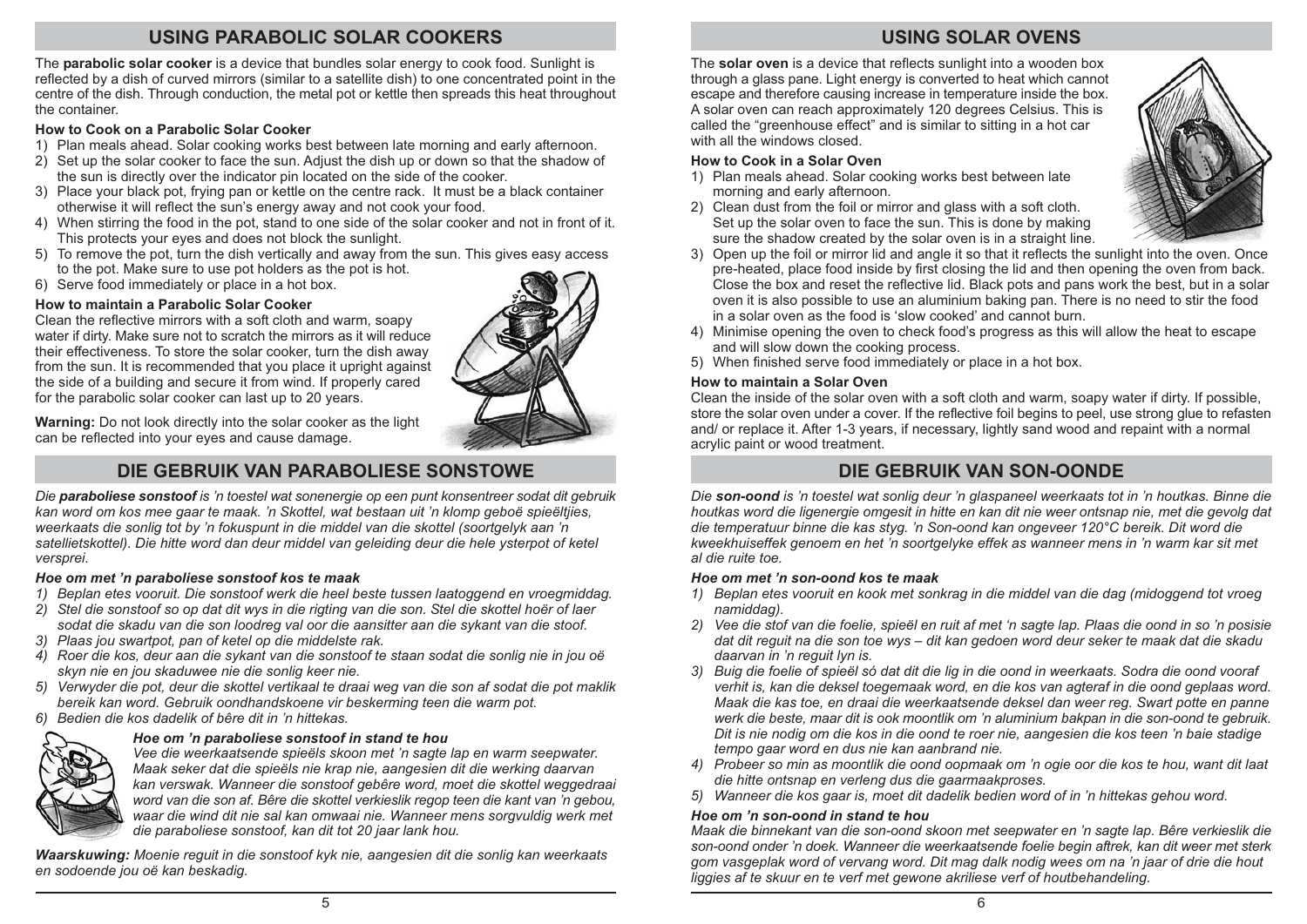# **USING A HOT BOX**

A hot box, also called a hay box, is a wooden box with a lid which is filled inside with insulation material to keep food warm. It should be kept inside the house or in a well-protected area.

#### How to Use a Hot Box

- 1) Fill your hot box with crumpled newspapers. (A blanket or other non-toxic, non-flammable, washable or recyclable insulation material may also be used.)
- 2) When solar cooked food is finished, remove some newspapers. leaving some on the bottom and sides. Place pot inside and tightly stuff newspapers around it.
- 3) Close and secure lid so that no heat escapes. If the food is stored inside a cast iron pot (potjie) then it will remain hot for up to 6 hours inside the hot box.

#### How to maintain a Hot Box

Replace dirtied newspapers or wash blanket as needed. Clean the inside of the hot box as needed

#### **Alternative Hot Boxes**

A closed solar oven can also be used as a hot box. Without extra insulation material it can keep food warm for about 1-2 hours. Although it is not as effective, a cardboard box or many thick blankets may also be used.

# DIF GEBRUIK VAN 'N HITTEKAS

Die hittekas (hotbox), is 'n houtkas met insolasiemateriaal aan die binnekant en word gebruik om kos warm te hou. Dit moet óf binne die huis óf in 'n beskutte area gehou word.

#### Hoe om 'n hittekas te gebruik

- 1) Vul jou hittekas met opgefrommelde koerantpapier. ('n Kombers of ander materiaal wat niegiftig, brandtraag, wasbaar of herwinbaar is kan ook gebruik word.)
- 2) Sodra die kos in die son-oond gaar is, word van die koerantpapier uit die middel van die hittekas verwyder, die pot binne die kas geplaas en word die koerantpapier styf om die pot ingedruk.
- 3) Maak dan die kas se deksel dig toe sodat die hitte nie kan ontsnap nie. As die kos in 'n gietysterpot is, sal dit binne die hittekas warm bly vir tot 6 ure.

#### Hoe om 'n hittekas te onderhou

Vervang die koerantpapier en was ook die kombers soos nodig. Die binnekant van die hittekas moet ook skoongemaak word soos nodia.

## Alternatiewe hittekaste

'n Toe son-oond kan ook as 'n hittekas gebruik word. Sonder insolerende materiaal sal die kos daarin warm bly vir 1-2 ure. 'n Karton boks of baie dik komberse kan ook gebruik word, maar hulle is nie so effektief soos 'n hittekas nie.



# **STEWED MEAT AND PAP**

#### Time: 3 hours

#### **Stew meat ingredients**

- 1 kg stew meat
- 1 x medium onion (chopped)
- 3 x potatoes (chopped) 11/2 Tbsp Curry powder
- salt to taste
- 1 x beef & onion soup mix
- 
- 2 Tbsp oil 2 cups water

## **Stew meat directions**

- 1. Pre-heat a large black pot on solar cooker.
- 2. Add oil and stew meat to the preheated pot and simmer for 30 minutes. Readjust your solar cooker every 10-15 minutes to face the sun.
- 3. Add cut potatoes, onions and salt to meat. Cook for 30 minutes. Stir a few times.
- 4. Mix curry, soup mix and 2 cups of water together in a bowl and add to stew when potatoes are soft.
- 5. Cook for another 15-20 minutes and then serve or place in hot box.

#### Serves: 8

#### Pap ingredients

1 kg maize meal 21/<sub>2</sub> litres water 1 Tsp salt (if preferred) 1 Tbsp oil

#### Pap directions

- 1. Put water, salt and oil in black pot and place on solar cooker
- 2. Wait for water to boil. Turn solar cooker often for auicker boiling.
- 3. Slowly add the maize meal and whisk thoroughly until it becomes light and creamy. Cook until the pap is bubbling and then add more maize meal to thicken.
- 4. Cook for about 30 minutes until it is rising and keep the lid closed.
- 5. Serve or place in hot box.

## Tydsduur: 3 ure

#### Bestandele vir vleisbredie

1 kg bredievleis

- 1 medium ui (in blokkies gesny)
- 3 aartappels (in blokkies gesny)
- 11/<sub>2</sub> eetlepel kerriepoeier
- sout na smaak
- 1 pakkie beesvleis-en-uie soppoeier
- 2 eetlepels olie
	- 2 koppies water

#### Metode vir vleisbredie

- 1. Voorverhit 'n groot swartpot op die sonstoof. 2. Wag vir die water om te kook. Draai die
- 2. Plaas die olie en bredievleis in die voorverhitte pot en prut vir 30 minute. Draai die sonstoof 3. Voeg die mieliemeel stadig by en klits deeglik elke 10-15 minute in die rigting van die son.
- 3. Voeg die ui, aartappels en sout by die vleis. Kook vir 30 minute. Roer 'n paar keer.
- 4. Mena die kerrie- en soppoeier met 2 koppies water in 'n bak. Voeg dit by die swartpot sodra die aartappels sag is.
- 5 Kook vir 'n verdere 15-20 minute en hedien dan of plaas dit in die hittekas.

## $Porsies: 8$

**PAP FN VI FISBREDIE** 

## **Bestandele vir pap**

1 kg mieliemeel 2% liter water 1 teelepel sout (opsioneel) 1 eetlenel olie

#### Metode vir pap

- 1. Gooi die water, sout en olie in 'n swartpot en plaas dit op die sonstoof.
- sonstoof gereeld om dit vinniger te laat kook.
- tot dit lig en romerig is. Kook tot die pap borrel

en voeg nog mieliemeel by tot dit dikker is.

4. Maak die pot se deksel toe en laat dit kook vir ongeveer 30 minute tot dit rys. 5. Bedien of plaas in die hittekas.





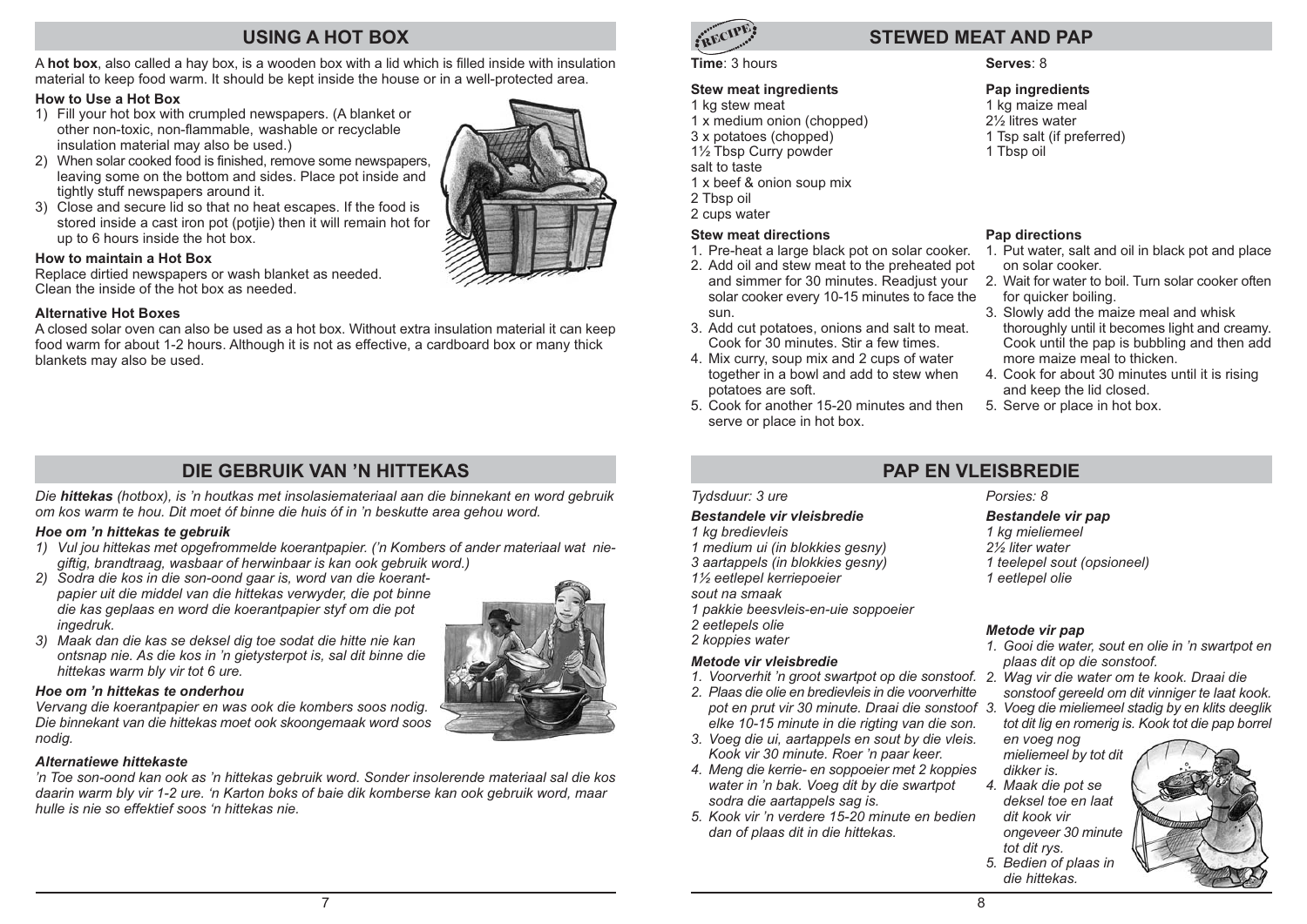

# **BAKED BEANS AND WORS CURRY**

Time: 1 hour

## Ingredients:

- 2 x 410q baked beans
- 500g sausage (any kind)  $1 \times \text{medium}$  onion
- 1 Tbsp curry powder
- 1 Tbsps tomato sauce
- 1 x green pepper
- 1 Tbsp oil
- salt to taste



## Serves: 6

## Directions:

- 1. Preheat a black pot on the solar cooker. 2. Cut the onion into rings and the green
- pepper into small blocks.
- 3. Stir fry onions and green pepper with oil in pot.
- 4. Cut sausage into small pieces (about 20 cm long) and add to pot.
- 5. Stir until sausages turn brown.
- 6. Mix baked beans, curry powder and salt.
- 7. Add baked beans mixture to pot and cook for 10 minutes.
- 8. Add tomato sauce and serve with any starch or put in hot box to keep warm.

# **VEGETABLES AND STARCH**

# Solar oven potatoes, butternut squash or other vegetables

## **Directions:**

- 1. Pre-heat solar oven.
- 2. Wash potatoes/vegetables and place in black pot with lid with a bit of oil. Do not cut.
- 3. Place in solar oven and adjust every 30 minutes for about 3 hours (depending on quantity).

Solar oven rice

4. Test with a knife. If soft, potatoes/vegetables are finished. Serve with butter and parsley or place in hot box.

- **Directions:**
- 1. Pre-heat solar oven.
- 2. Add 1 part rice to 2 parts water with a pinch of salt in a black pot with lid.
- 3. Place in solar oven and adjust every 30 minutes for about 2 hours (depending on quantity).
- 4. When all water is removed, rice is finished. Serve or put in hot box.

# Solar cooker potatoes or pasta

## **Directions:**

- 1. Place black pot with water on solar cooker.
- 2. Prepare potatoes or pasta and add to hot/ boiling water. Cook until done.
- 3. Make sure to turn solar cooker every 15 minutes.
- 4. Drain water and serve or place in hot box.

# SOUSBOONTJIES EN WORS KERRIE

# Tydsduur: 1 hour

## **Bestandele:**

- 2 x 410g sousboontjies (baked beans) 500a wors (enige soort)
- $1$  medium  $\overline{u}$
- 1 eetlepel kerriepoeier
- 1 eetlenel tamatiesous
- 1 soetrissie
- 1 eetlepel olie

sout na smaak



# Porsies: 6

# Metode:

- 1. Voorverhit 'n swartpot op die sonstoof. 2. Sny die ui in ringe en die soetrissie in
- **blokkies** 3. Roerbraai die ui en soetrissie met die olie
- in 'n pot.
- 4. Sny die wors in kleiner stukke (ongeveer 20 cm lank) en voeg by die pot.
- 5. Roer tot die wors bruin is.
- 6. Meng die kerriepoeier en sout met die sousboontijes.
- 7. Voeg die sousboontijes by die pot en kook vir 10 minute.
- 8. Voeg die tamatiesous by en bedien saam met enige stysel of plaas in die hittekas om dit warm te hou

# **GROENTE EN STYSELS**

# Metode vir son-oond aartappels, botterskorsie of ander groente

- 1 Voorverhit die son-oond
- 2. Was die aartappels/groente en plaas dit ongesny saam met 'n bietjie olie in 'n swartpot met 'n deksel.
- 3. Plaas in die son-oond vir ongeveer 3 ure (afhangend van die hoeveelheid) en draai die son-oond elke 30 minute.
- 4. Toets met 'n mespunt. As die aartappels of groente sag is, is dit gaar. Bedien saam met botter en pietersielie of plaas in die hittekas.

## Metode vir son-oond rys

- 1. Voorverhit die son-oond.
- 2. Voeg een hoeveelheid rys by twee keer die hoeveelheid water saam met 'n knippie sout in 'n swartpot met 'n deksel.
- 3. Plaas in die son-oond vir ongeveer 2 ure (afhangend van die hoeveelheid) en draai die son-oond elke 30 minute.
- 4. Sodra al die water weggekook het, is die rys klaar. Bedien of plaas in die hittekas.

## Metode vir sonstoof aartappels of pasta

- 1. Plaas 'n swartpot met water op die sonstoof.
- 2. Voeg die aartappels/pasta by die kokende water en kook tot sag.
- 3. Onthou om die sonstoof elke 15 minute te draai.
- 4. Gooi die water af en bedien of plaas in die hittekas.

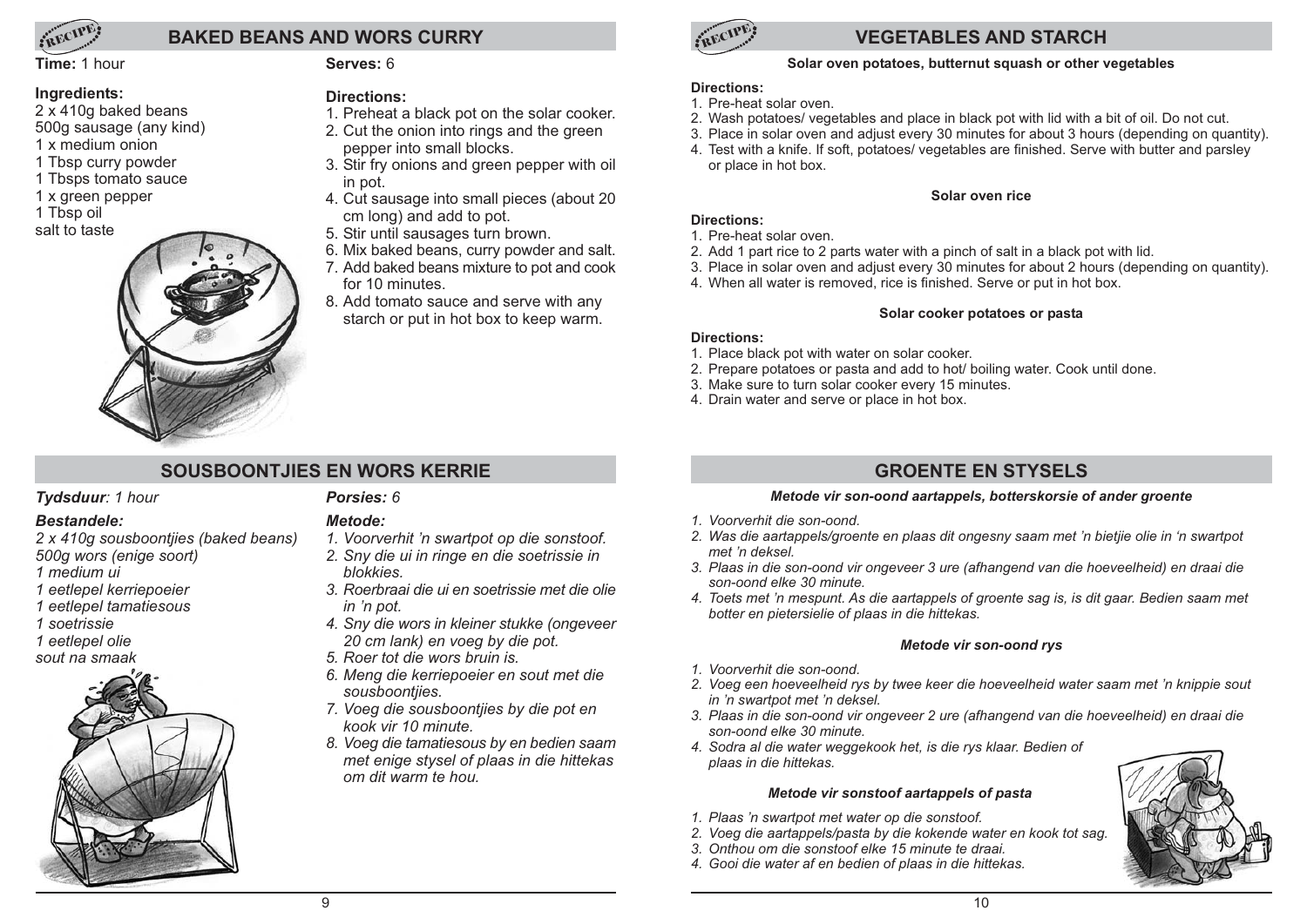

## Time: 2-3 hours

#### Inaredients:

- 1 kg bread flour
- 1 x 10 g instant yeast
- 1 tsp salt
- 2 Tbsp oil (for rolls and loaf only)
- 2 Tbsp syrup/ honey/ sugar
- 2-3 cups lukewarm water

#### **Bread dough directions:**

- 1. Mix all dry ingredients in a bowl.
- 2. Add lukewarm water and mix.
- 3. Knead dough until light and smooth.
- 4. Let dough rise for 15-20 minutes.

## Solar oven bread rolls directions:

- 1 Pre-heat solar oven
- 2. Make bread rolls and place on tray.
- 3. Place trav in solar oven and bake for about 1. Preheat black pots on solar cooker. 30-40 minutes. Adjust solar oven every 15 2. Make bread rolls and place in pot in a tight minutes.
- 4 Remove from oven and cool



# **BROOD**

**BREAD** 

## Tydsduur: 2-3 hours

#### **Restandele:**

- 1 kg broodmeel
- 10 a kitsais
- 1 teelenel sout
- 2 eetlepels olie (slegs vir brood en broodrolletjies)
- 2 eetlepels stroop/heuning/suiker 2-3 koppies louwarm water

# Metode vir brooddeea:

- 
- 1. Meng al die droë bestanddele in 'n mengbak. 2. Voeg louwarm water by en meng.
- 3. Knie die deeg tot dit lig en glad is.
- 4. Laat die deeg vir 15-20 minute rys.

# Metode vir son-oond broodrolletijes:

- 1. Voorverhit die son-oond.
- 2. Maak broodrolletjies en plaas dit op 'n bakplaat.
- 3. Plaas die plaat in die son-oond en bak vir 30-40 minute. Draai die son-oond elke 15  $min$
- 4 Haal uit die oond en laat afkoel

## Metode vir son-oond brood:

Solar oven bread loaf directions:

approximately 60-80 minutes.

to have a lighter consistency.

oil (approximately 6 at a time).

Solar cooker pot bread directions:

5. Remove from oil and drain.

circle with some oil.

every 20 minutes.

cooker to preheat.

Solar cooker fat cakes directions:

in a bread loaf pan. Baking time is

1. Same method as rolls except place dough

1. Place black pot filled 1/4 with oil on solar

2. Make bread dough however add more water

3. Using a large tablespoon, add dough to hot

burning and cook for about five minutes.

3. Place on solar cooker and bake for 40-60

minutes. Adiust solar cooker and rotate pot

4. Turn fat cakes after one minute to avoid

1. Net soos met die broodrolletijes, behalwe dat die deeg in 'n broodpan geplaas word. Die baktydperk is ongeveer 60-80 minute.

# Metode vir sonstoof vetkoek:

- 1. Voorverhit 'n swartpot wat 1/4 met olie gevul is op die sonstoof.
- 2. Maak die brooddeeg, maar voeg meer water by om 'n ligter konsistensie te verkry.
- 3. Skep groot eetlepelsvol van die deeg in die olie (ongeveer 6 op 'n slag).
- 4. Draaj die vetkoeke na 1 minuut om sodat dit nie aanbrand nie en laat dit vir ongeveer 5 minute kook.
- 5. Verwyder uit die olie en dreineer.

# Metode vir sonstoof potbrood:

- 1. Voorverhit 'n swartpot op die sonstoof.
- 2. Maak broodrolletjies en pak dit in 'n stywe sirkel in die pot met 'n bietjie olie.
- 3. Plaas terug op die sonstoof en laat dit bak vir ongeveer 40-60 minute. Draaj die sonstoof en die pot elke 20 minute.



# **APPLE MUFFINS, COFFEE AND TEA**

# Time: 2 hours

## **Ingredients**

3 x grated green apples 250 g cake flour 250 a brown bread flour 1 cup sugar  $250$  ml  $\overline{oil}$  $\frac{1}{2}$  teaspoon salt 2 tsp baking powder  $250$  ml milk  $2 \times$  eggs 2-3 Tbsp vanilla essence



# Serves: 6

# **Directions:**

- 1. Preheat solar oven
- 2. Beat together sugar, oil and eggs until creamv.
- 3. Add and mix flour, baking powder and salt
- 4. Peel and grate the apples.
- 5. Mix in the apple, vanilla essence and milk
- 6. Place in baking pan and then in solar oven
- 7. Bake for 40-80 minutes depending on type of pan. Adjust oven every 20 minutes.

# Coffee and Tea directions:

- 1. Place water in black kettle on solar cooker.
- 2. Adjust solar cooker every 10 minutes.
- 3. Add boiling water to coffee and/or tea.

# **APPFI MUFFINS FN KOFFIF/TFF**

# Tydsduur: 2 ure

# **Bestandele:**

3 gerasperde groen appels 250 a koekmeel 250 g bruinbroodmeel 1 koppie suiker 250 ml olie  $\frac{1}{2}$  teelepel sout 2 teelepels bakpoeier  $250 \text{ mi}$  melk

# 2 ejers

2-3 eetlepels vaniljegeursel



# Porsies: 6

# Metode:

- 1. Voorverhit die son-oond.
- 2. Klits die suiker, olie en eiers saam tot romerig.
- 3. Voeg die meel, bakpoeier en sout by en mena.
- 4. Skil en rasper die appels.
- 5. Voeg die appel, vaniljegeursel en melk by die deea.
- 6. Plaas in 'n bakpan en dan in die sonoond.
- 7. Bak vir 40-80 minute afhangend van die tipe pan. Draai die oond elke 20 minute.

# Metode vir koffie of tee:

- 1. Plaas water in 'n swart ketel bo-op die sonstoof.
- 2. Draaj die sonstoof elke 10 minute
- 3. Voeg kookwater by die koffie/tee.